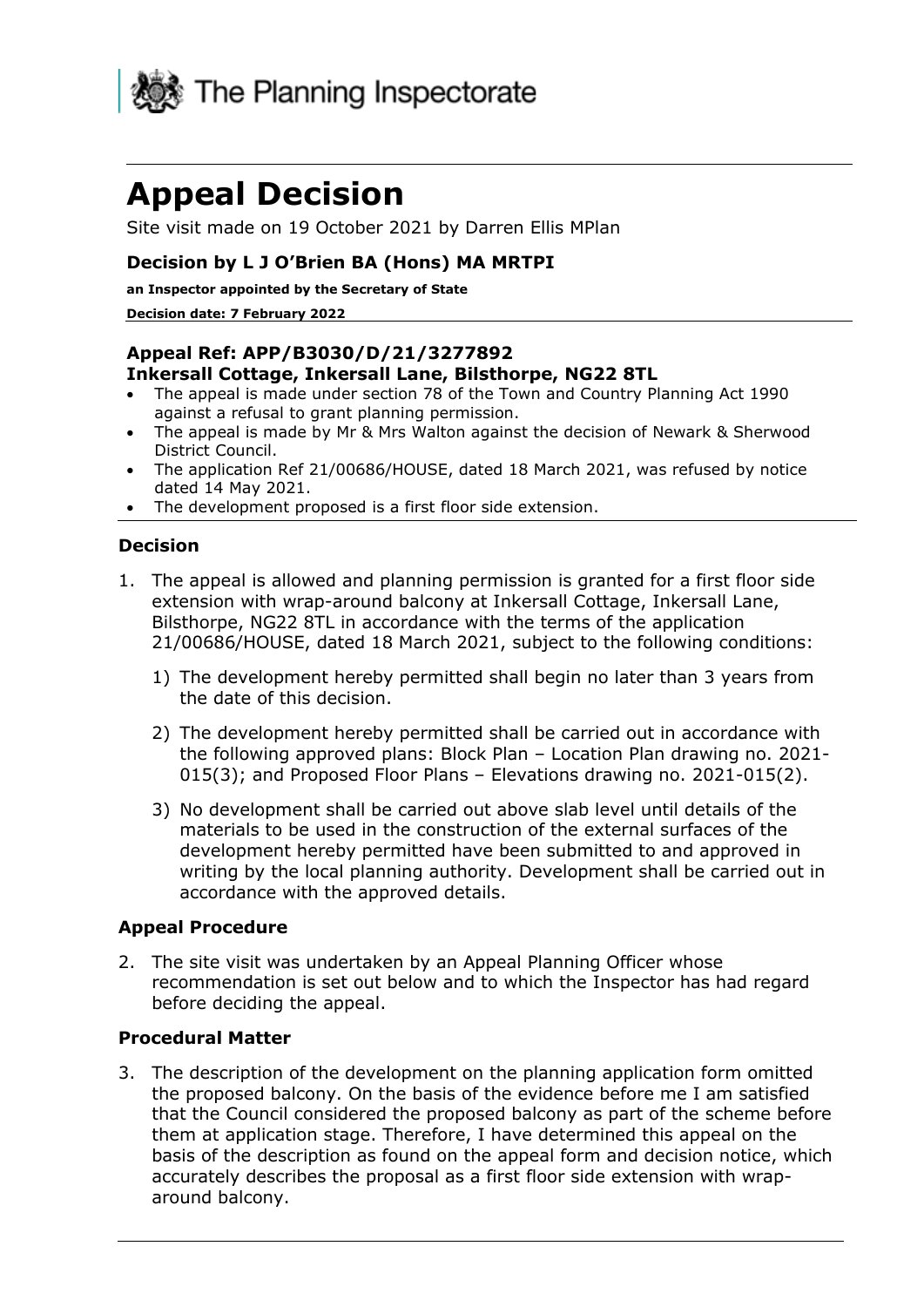## **Main Issue**

4. The main issue is the effect of the proposed development on the character and appearance of the host property and the surrounding area.

## **Reasons for the Recommendation**

- 5. The appeal site comprises a detached dwelling set in a generous plot with a large garden area that is surrounded by woodland. The dwelling has a modern and fairly simple appearance with some architectural detailing such as brick corbels and appears to have been extended previously. Overall, the appeal property has a rural and spacious character and, along with its appearance and architectural detailing, contributes positively to the character of the area.
- 6. The existing single-story extension on the south side of the dwelling is constructed of materials that differ from the original dwelling. The extension on the northern side of the dwelling has a flat roof and is finished with materials that match the original dwelling. The proposal is for a first-floor extension and wrap-around balcony above the existing flat roof extension.
- 7. Though the proposed first-floor extension would add considerable mass to that side of the dwelling, the existing building and plot are of a sufficient size to accommodate an addition such as this without it appearing disproportionately large, overly prominent or diminishing the sense of spaciousness. The extension would be set down from the eaves and back from the principal front elevation so as to ensure it would appear subservient to the main dwelling.
- 8. With its timber cladding and tall, narrow windows, the proposed extension would contrast somewhat with the brickwork and fenestration of the existing dwelling. While the design would give the extension a contemporary appearance, this would not appear out of place with the modern appearance of the existing dwelling and would not detract from its traditional form. Furthermore, views of the extension would be restricted to the site itself and a small section of the private road to the front of the property.
- 9. Though the design and form of the development would differ from the existing dwelling, for the reasons set out above, the proposal would, nevertheless, respect and complement the existing built form and would not appear visually jarring.
- 10. Consequently, overall, the proposed extension would be a sympathetic addition to the appeal property which would retain and conserve the rural and spacious character of the area.
- 11. Therefore, the proposal would not cause harm to the character and appearance of the host property or surrounding area. As such, the proposal would accord with Core Policy 9 of the Amended Core Strategy (March 2019) (ACS), policies DM5 and DM6 of the Newark & Sherwood Local Development Framework Allocations & development Management Development Plan Document (July 2013), and the guidance in the Newark & Sherwood Local Development Framework Householder Development Supplementary Planning Document (November 2014), which all require that development is of a high-quality design which respects the design, materials and detailing of the host dwelling as well as the character of the surrounding area. The proposal would also accord with Core Policy 13 of the ACS and the guidance in the Newark and Sherwood Landscape Character Assessment Supplementary Planning